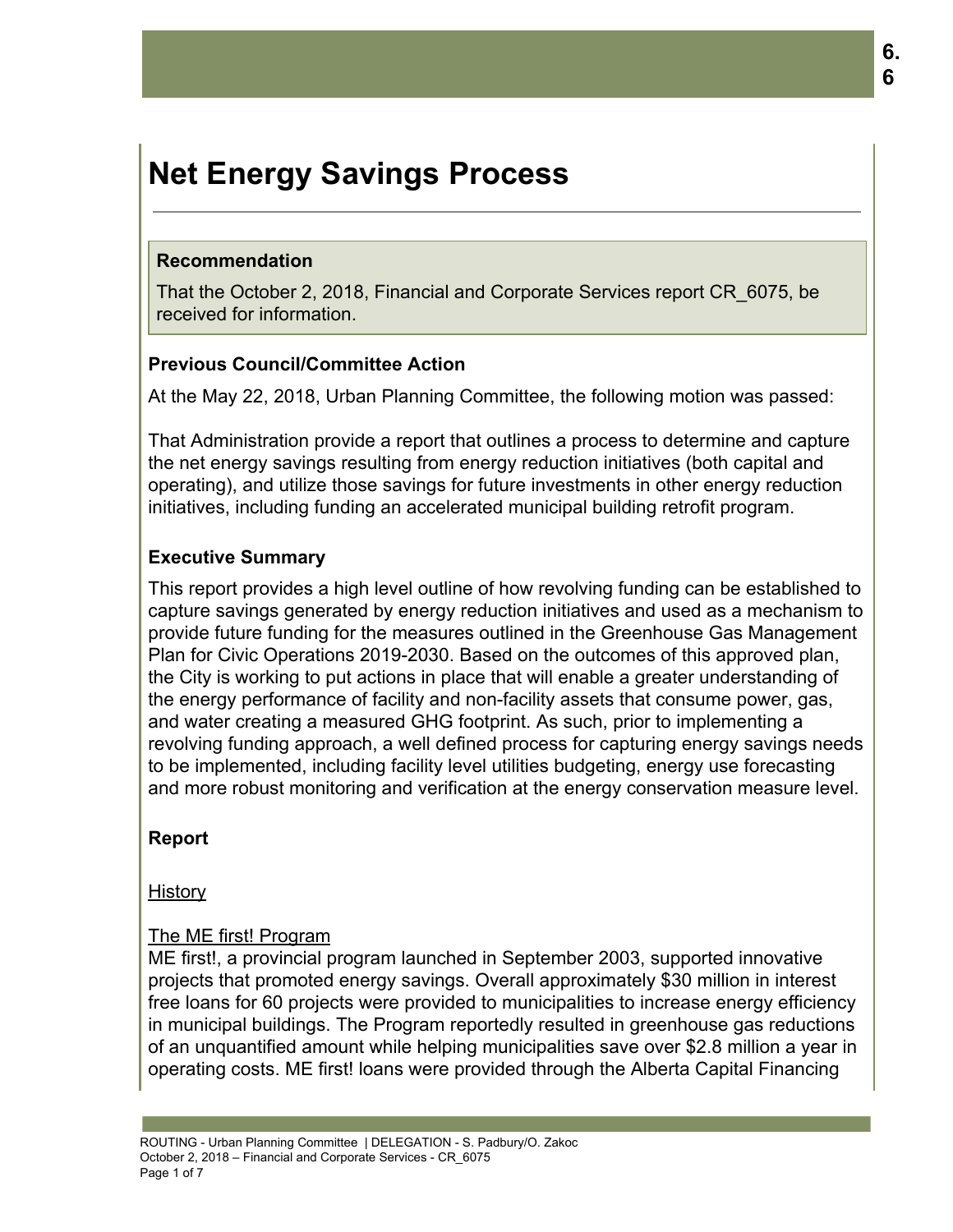Authority (AFCA). Projects were reviewed by a committee representing the Alberta Urban Municipalities Association, the Alberta Association of Municipal Districts and Counties, Climate Change Central, Alberta Environment, Alberta Municipal Affairs and the ACFA.

The ME first! Program was formally cancelled in 2008 and faced a variety of challenges. The review committee focused on projects with shorter investment horizons, which inhibited the fund from being used for deep retrofits. The Program was also challenged with monitoring and verifying energy savings and greenhouse gas reductions, with only estimates being provided to ACFA and the provincial government. This lack of accurate monitoring and verification was a significant shortfall of the Program. Also, repayment of the loans did not come directly from harvested operational savings, although that was the original intent. This is attributable to the program requirement for immediate loan repayment - prior to the realization of cost savings.

#### Energy Management Revolving Fund

In 1995, the City of Edmonton created a revolving fund to finance energy retrofits of City facilities. This fund started at \$1 million and increased to \$5 million in 1999. In 2002, City Council approved an increase in the fund limit of up to \$30 million to be financed from the ACFA. The \$30 million borrowing capacity was earmarked for energy conservation projects such as upgrades to lighting, heating, cooling and ventilation systems and building envelope upgrades. The amount borrowed for these projects was to be repaid over a period of up to eight years (up to 10 years by exception) out of the utility savings, making this money available for other energy projects.

The fund was formally closed in 2009 shortly after the cancellation of the ME first! Program. The remaining funds of \$378,000 were transferred to the Financial Stabilization Reserve (FSR).

#### Jurisdictional Review

Administration performed a jurisdictional review of similar programs. Jurisdictions reviewed include American jurisdictions with information available through the Urban Sustainability Directors Network (USDN): Johnson County, Park City, City of Sacramento, and City of Santa Monica.

Key Learnings From Other Jurisdictions:

● **Internal Documentation**: all reviewed jurisdictions have documentation in place to describe a fund, and how it works. Documentation is in the following forms: policy and procedures guide, council report, fund summary/description report.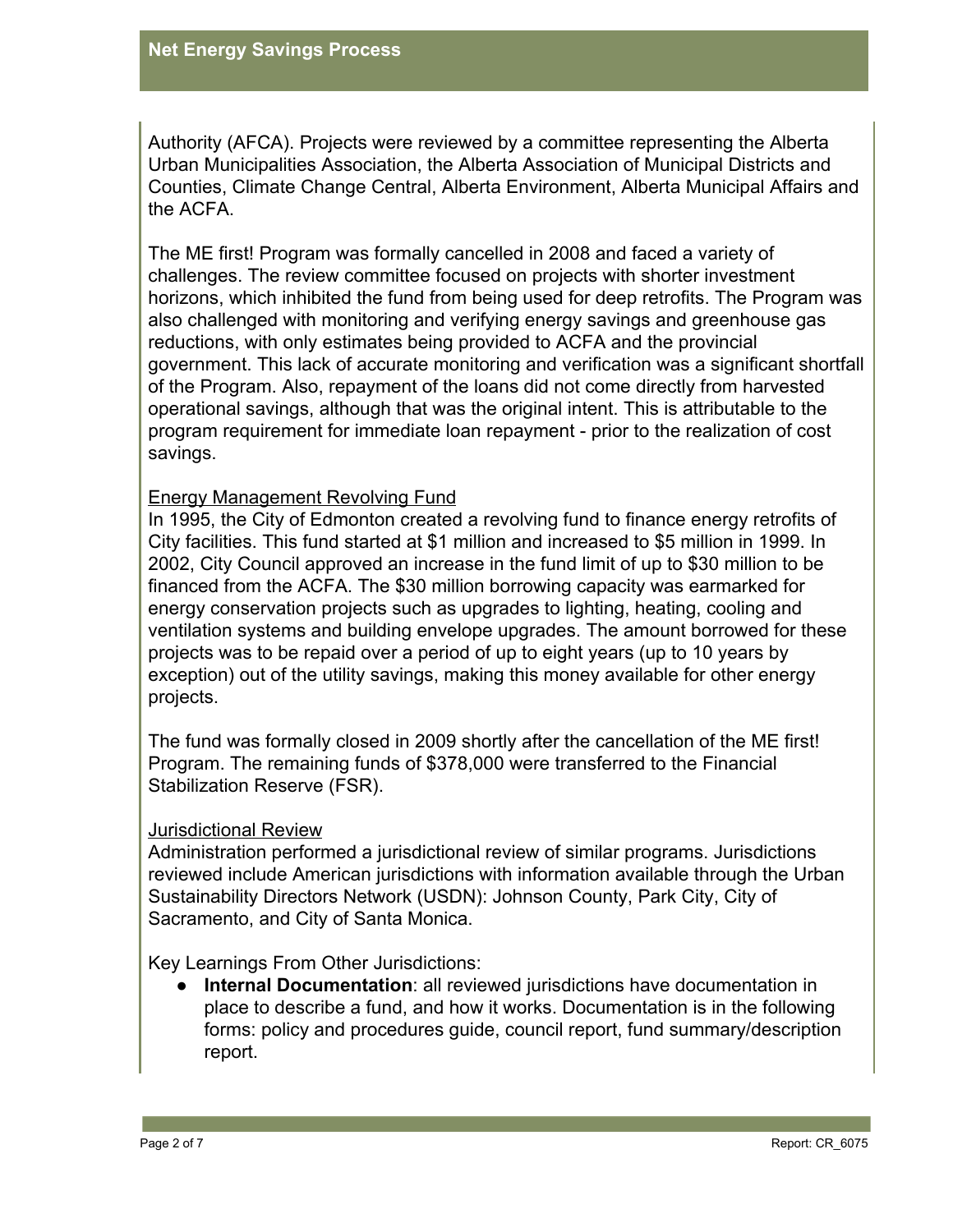- **Fund Purpose**: All jurisdictions provide a background reasoning for the fund as well as a general goal for the fund. Some funds are energy specific while others allow for water conservation retrofits as well.
- **Eligible Projects:** Some jurisdictions provide high level ideas or guidelines for the types of projects that could be eligible while others are quite specific. For example, some state that an eligible project must be "unique from standard retrofits" and "the fund will use prudent selection criteria to ensure tangible benefits are provided to the City and environment." Some jurisdictions formally state that the projects must have a "forecasted payback over their lifetime in order to ensure the sustainability of the revolving loan fund." Other documents include a specific list of measures that can be funded such as "electrical systems and controls…" and "studies, staff time, and other activities that are needed to accomplish these improvements."
- **Roles and responsibilities:** All documents identify internal responsible parties for individual parts of the fund management or, at minimum, for the fund as a whole.
- **Decision Making:** Some fund documents provide specific criteria to be used in determining which projects receive funding, such as kwH of electricity saved. In some cases this includes a scorecard. Other jurisdictions simply note who (what groups and processes) will be in charge of determining where the funding goes and providing a required payback for eligible projects.
- **Fund Management:**  Some jurisdictions provide additional clarity on the mechanics of the fund including: annual general fund contributions, rebate and incentive funding, avoided energy costs, and exact mechanisms for revolving the funds.
- **Fund Set Up:** Some jurisdictions include a full analysis and recommendations to council for what needs to be formally allowed to set up the fund, such as permission to re-direct funding, and giving specific groups approval to adjust funding allocation as the fund requires. Most jurisdictions provide information on where the initial capital for the fund comes from, such as a one time funding opportunity, general fund reserves, re-allocated budget, and energy conservation grants.
- **Measurement and Verification (M&V):** Most jurisdictions include M&V statements that, at a minimum, outline who is in charge of completing the M&V. Some suggest the use of audits and benchmarking of facilities, while others require specific tracking of items such of CO2e reductions. For example, Santa Monica suggests using a Portfolio Manager to track savings (note that the City of Edmonton is moving towards using this tool for all facilities).

# Establishing a Fund

A fund of this nature could be managed through a reserve and would require City Council approval. Based on learning and experience gained from the Energy Management Revolving Fund and the ME first! Program, the purpose and scope of the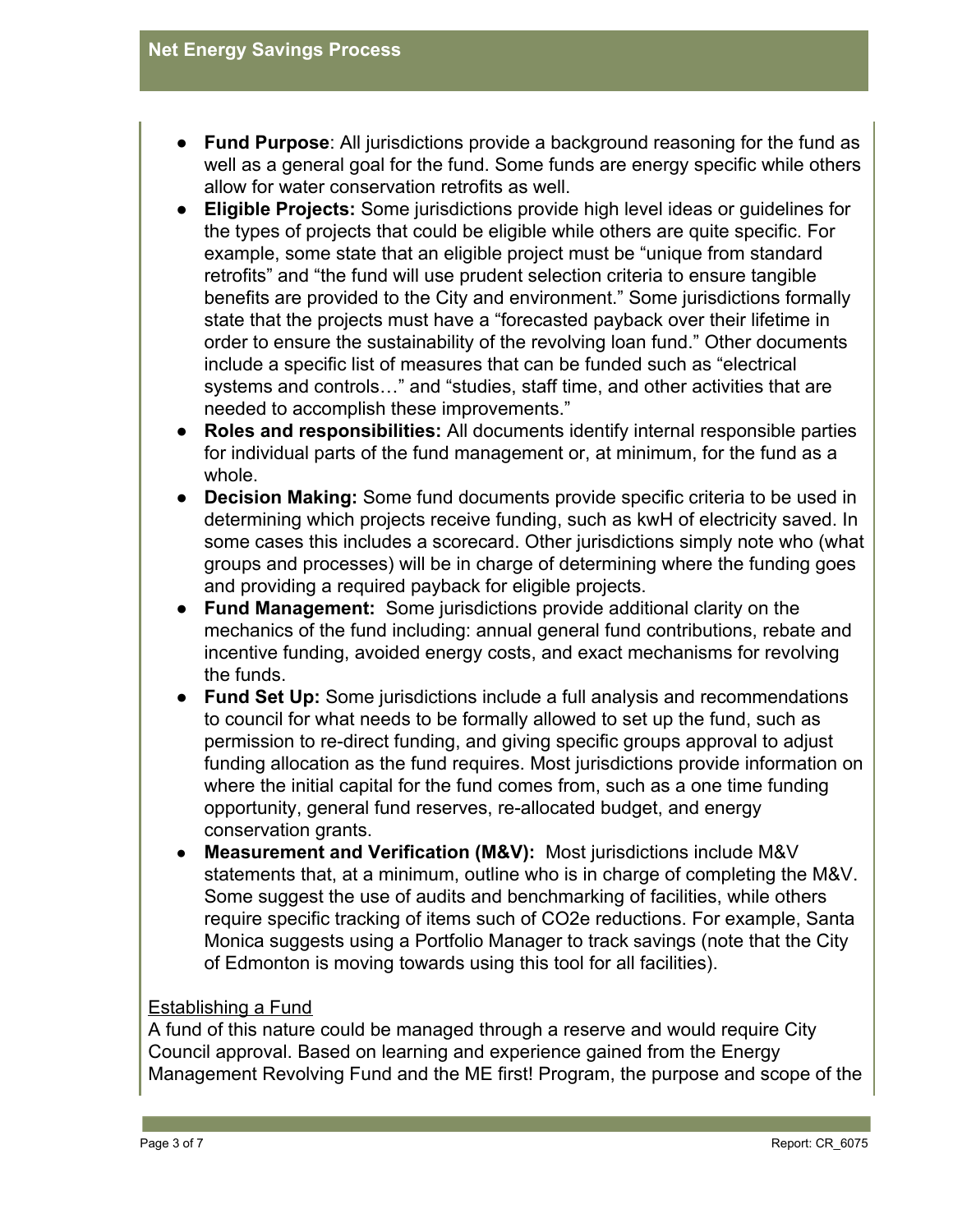reserve should be defined by policy and should include clear and specific requirements for the eligibility of projects, as well as a clearly defined process for the tracking and collection of associated cost savings to be captured in the reserve. As a result, a formal policy should be established for this fund.

The previous Energy Management Revolving Fund was financed through borrowings from the AFCA. Amounts borrowed against this fund were to be repaid over a period of up to eight years (10 years by exception) from the utility savings generated by the project, therefore making this money available for other energy projects. Without a clear mechanism for capturing savings, amounts borrowed were not ultimately repaid in full by energy savings. To limit the risk associated with the fund, it is not advisable to utilize borrowing to establish a fund of this nature. Rather, the initial capital projects should be funded using traditional capital funding sources (grant funding, pay-as-you-go, tax-supported debt funded by the tax levy), with relevant energy cost savings from future operating budgets directed into the reserve, thereby providing a future capital funding source for energy savings projects. Financial incentives or rebates associated with relevant projects can also be redirected to the fund. If prioritized, initial capital funding in the 2019-2022 capital budget cycle could be earmarked for the reserve to expedite the program. This could be accommodated through budget reallocations in subsequent Supplemental Capital Budget Adjustment reports.

# Fund Growth

At project inception and throughout the life of the projects, estimated ongoing savings would be harvested from the approved base budgets for utilities. These budgets would be redirected into the fund when savings are realized. Over time as more energy efficiency projects are completed, the fund would accumulate additional one-time and ongoing fund contributions through reallocation of future energy savings to the fund. These budget reallocations would have no impact to the net operating budget; rather, the savings would be earmarked for future energy efficiency capital projects.

For a fund of this nature to operate as intended, an effective monitoring and verification process for all eligible projects is critical.

# Project Eligibility

Project eligibility for the reserve should initially align with the scope of projects outlined in the GHG Management Plan for Civic Operations (2019-2030). This would focus on projects associated with building retrofits, solar photovoltaics, electric buses, and LED streetlights. As noted earlier, if the reserve begins with a zero balance, significant savings are not projected to accumulate into the fund in the near term. This would not adequately fund the initiatives identified in the GHG Management Plan, meaning that additional funding would be required to achieve the goals outlined in the Plan.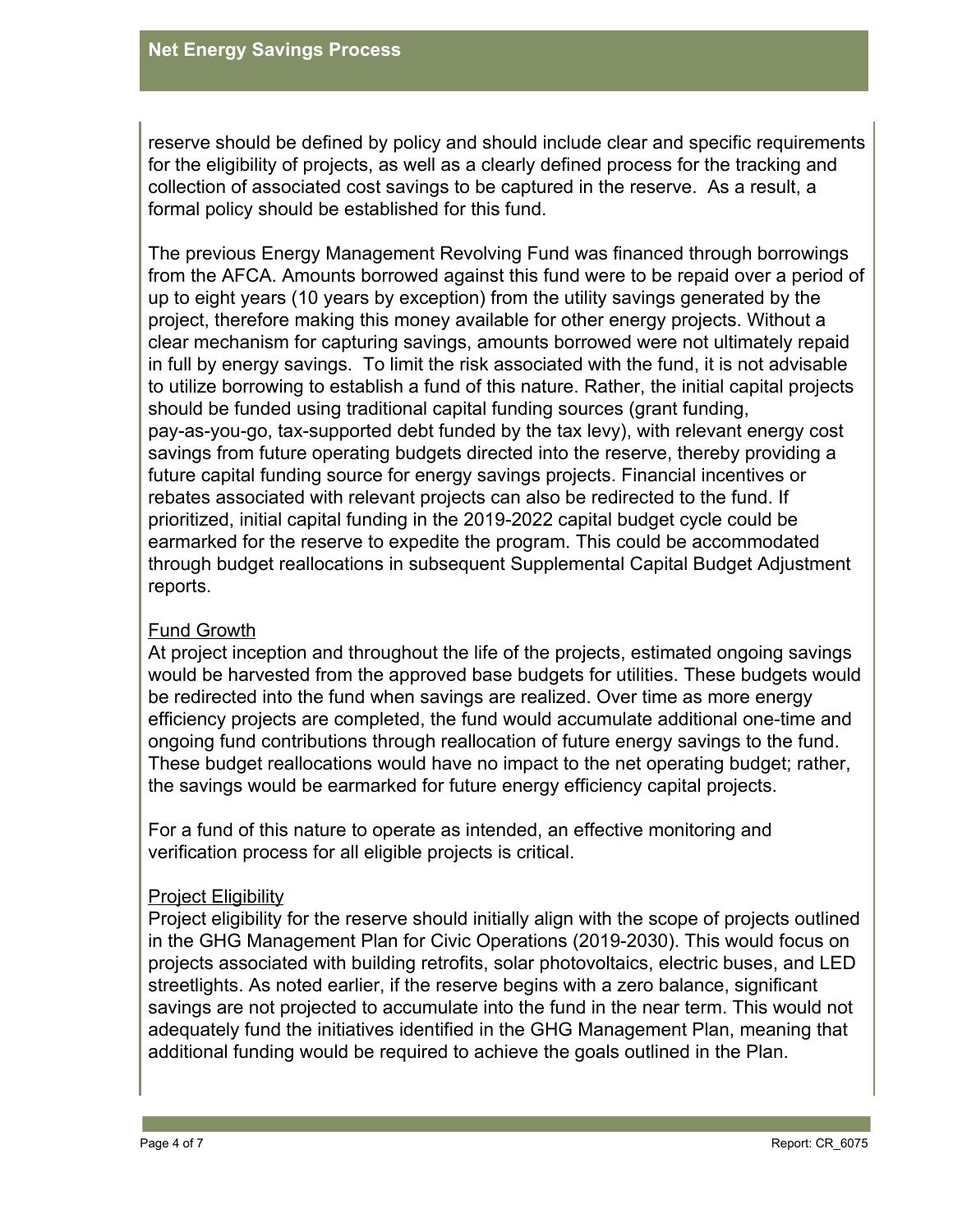# Monitoring and Verification

#### **Current State / Challenges**

Through the Office of Energy Management (OEM), the City tracks estimations of the total billed consumption of utilities and the total costs of the billed consumption. Work is underway to track cost savings/cost avoidance for City facilities that have attracted specific energy conservation measures. To achieve the desired outcomes, formal mechanisms will be developed to generate detailed facility based utilities budgeting and energy use forecasting, combined with available monitoring and measuring tools to be applied over the measures lifetime.

Beyond the current system constraints, there are inherent challenges associated with isolating energy related cost savings. Costs typically increase each year as the City grows and there are a multitude of variables that have no direct relationship to energy use. Energy cost savings associated with specific projects must be extracted from these numerous other variables.

To address these challenges, it will be necessary to develop and implement a measurement and reporting framework for energy use. The desired outcomes of this framework are to:

- introduce ongoing performance reporting on utilities (power, gas, water) and energy use (power, gas and GHG) for City facilities,
- adopt use of measurement and verification plans (MVPs) and inclusion in project plans managed by Integrated Infrastructure Services, and for facilities preventative maintenance programs managed by City Operations,
- implement the use of building control systems data to track utilities use identified in MVPs and export data to support energy performance monitoring, analysis and reporting, and
- adopt the use of sub-meters to supplement the measurement and verification of utilities savings and energy use outcomes.

Regardless of whether it is a facility or non-facility energy conservation project, the project plans must identify the target date by which the energy conservation measure will be completed. It is from that date forward that energy use can be reliably tracked and included in validation reporting.

# **Next Steps**

Administration plans to move forward with the following actions:

● Develop and implement a reporting measurement and evaluation framework for energy use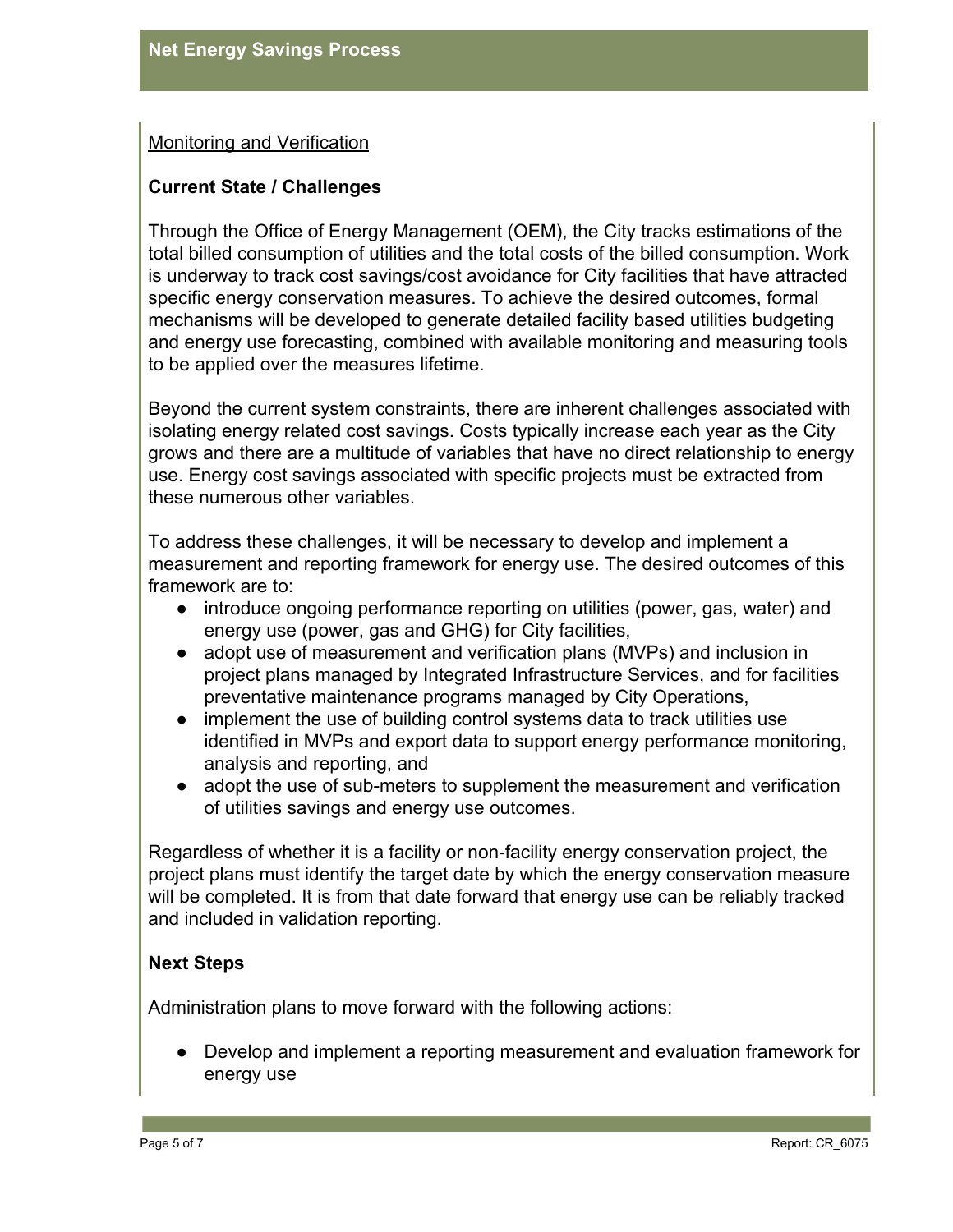Return to Council with a detailed draft policy and request to establish an energy efficiency reserve

The anticipated timeline for completion of the framework is 2019 and full implementation in 2020. This timeline aligns with the requirements of the GHG Management Plan for Civic Operations 2019-2030. In the transition period prior to implementation, the City can collaborate with third parties to develop MVPs for initial projects in scope.

The detailed policy will be brought forward for discussion and approval in 2019 once the reporting measurement and evaluation framework is established. The policy will provide specific detail on process and scope for Council consideration.

#### **Budget / Financial**

The intent of a proposed energy savings revolving fund is to measure and isolate energy savings resulting from projects associated with the approved Greenhouse Gas Management Plan for Civic Operations. The estimated savings will be harvested from the approved base budgets for utilities (power, gas, and water) and redirected into the fund. There will be no net impact on the operating budget. The harvested cost savings will provide a dedicated funding source for future energy retrofit projects and support the City of Edmonton's emission reduction targets outlined in the Plan. Financial incentives or rebates associated with relevant projects can also be redirected to the fund.

Initial cost estimates to develop an effective measurement and evaluation framework are approximately \$250,000. Implementation would include system enhancements as well as internal process adjustments. Funding for this initiative will be managed within previously approved budgets provided for the implementation of the Community Energy Transition Strategy.

| <b>Corporate Outcomes and Performance Management</b> |  |  |   |  |  |  |  |
|------------------------------------------------------|--|--|---|--|--|--|--|
|                                                      |  |  | . |  |  |  |  |

| Corporate Outcome(s): The City of Edmonton's operations are environmentally sustainable |            |                  |           |  |  |  |  |  |
|-----------------------------------------------------------------------------------------|------------|------------------|-----------|--|--|--|--|--|
| Outcome(s)                                                                              | Measure(s) | <b>Result(s)</b> | Target(s) |  |  |  |  |  |